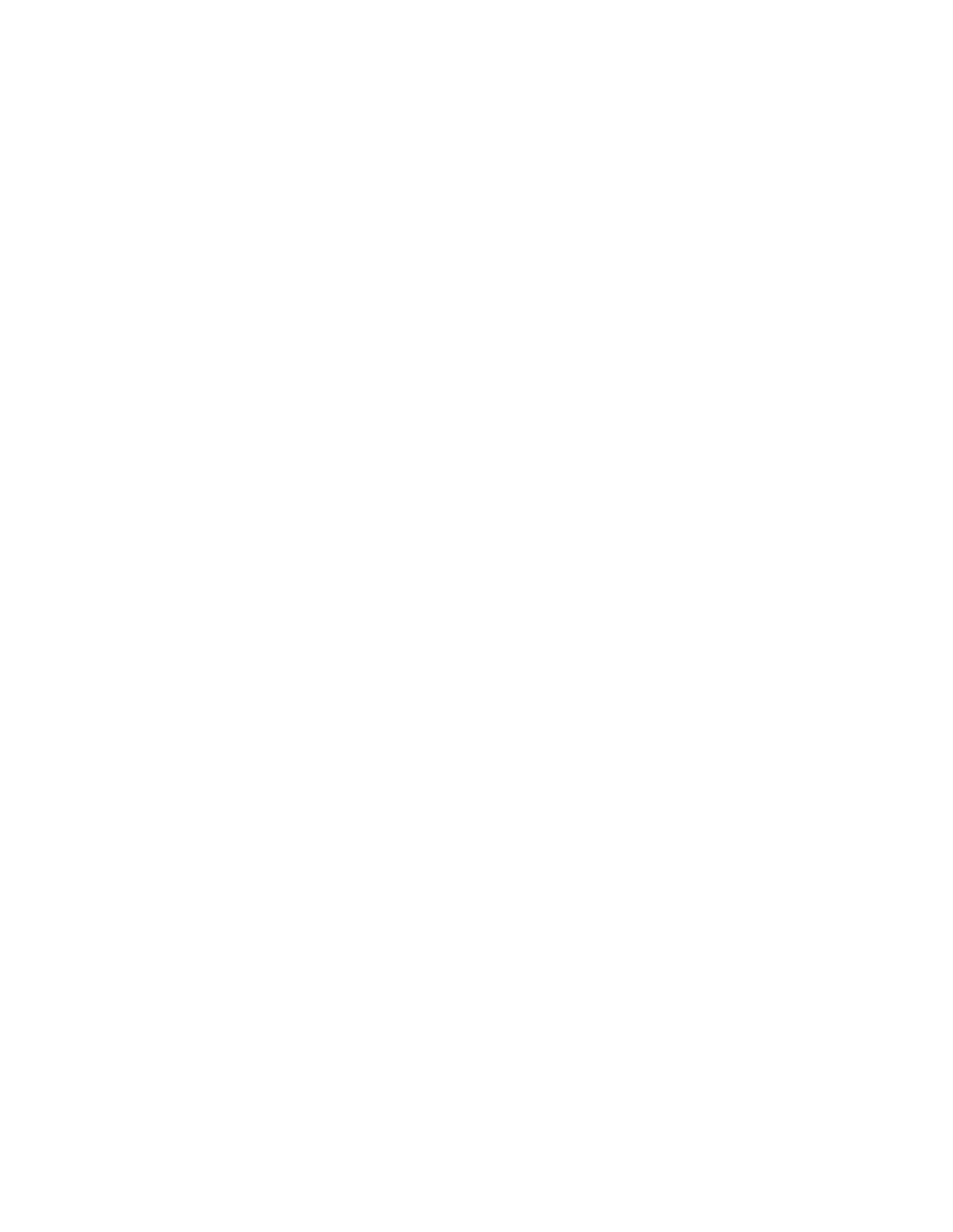## $\begin{array}{c} \textbf{108TH CONGRESS} \\ \textbf{2D SESION} \end{array}$ **H. CON. RES. 418**

## **CONCURRENT RESOLUTION**

- Whereas over the past 150 years, the United States and Japan have developed a strong, multifaceted relationship based on shared democratic values and mutual interest in Asian and global stability and development;
- Whereas the bilateral relationship between the United States and Japan was opened by a visit by Commodore Matthew Perry to Japan in 1853, the goal of which was to con-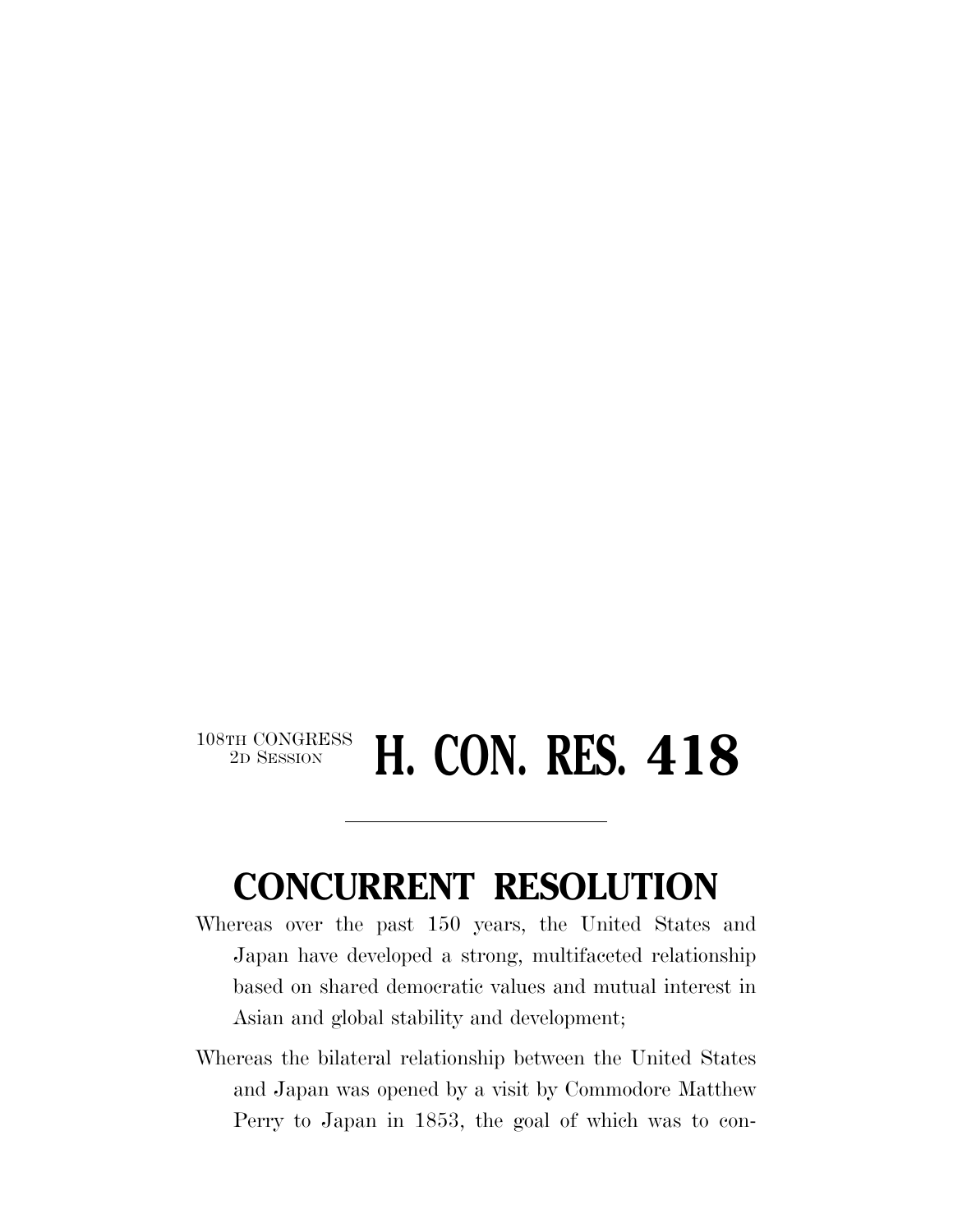vince Japan to establish commercial and diplomatic relations;

- Whereas the first bilateral treaty between the 2 nations, the Treaty of Peace and Amity between Japan and the United States, was signed by Commodore Perry and Japanese representatives on March 31, 1854, in Yokohama, Japan;
- Whereas the Treaty of Peace and Amity signaled the end of Japan's long isolation as a feudal society and set the stage for the Meiji Restoration and for Japan's transformation into a modern industrial nation;
- Whereas with the direct assistance of President Theodore Roosevelt, the Portsmouth Peace Treaty was signed in 1905, ending the Russo-Japanese War and earning President Roosevelt the 1906 Nobel Peace Prize;
- Whereas as a symbol of friendship, Japan presented the United States with 3,020 cherry trees in 1912, which continue to blossom each year on the National Mall in Washington, District of Columbia;
- Whereas the people of the United States and Japan worked together after World War II to reconstruct Japan and to ensure the post war emergence of Japan as a beacon of democracy and economic liberalization in the Asia-Pacific region;
- Whereas the allied security relationship between the United States and Japan was launched with the signing of the Security Treaty of 1951 and further solidified with the signing of the Treaty of Mutual Cooperation and Security in 1960;
- Whereas the United States and Japan, despite ongoing bilateral trade disputes, have long sought to promote eco-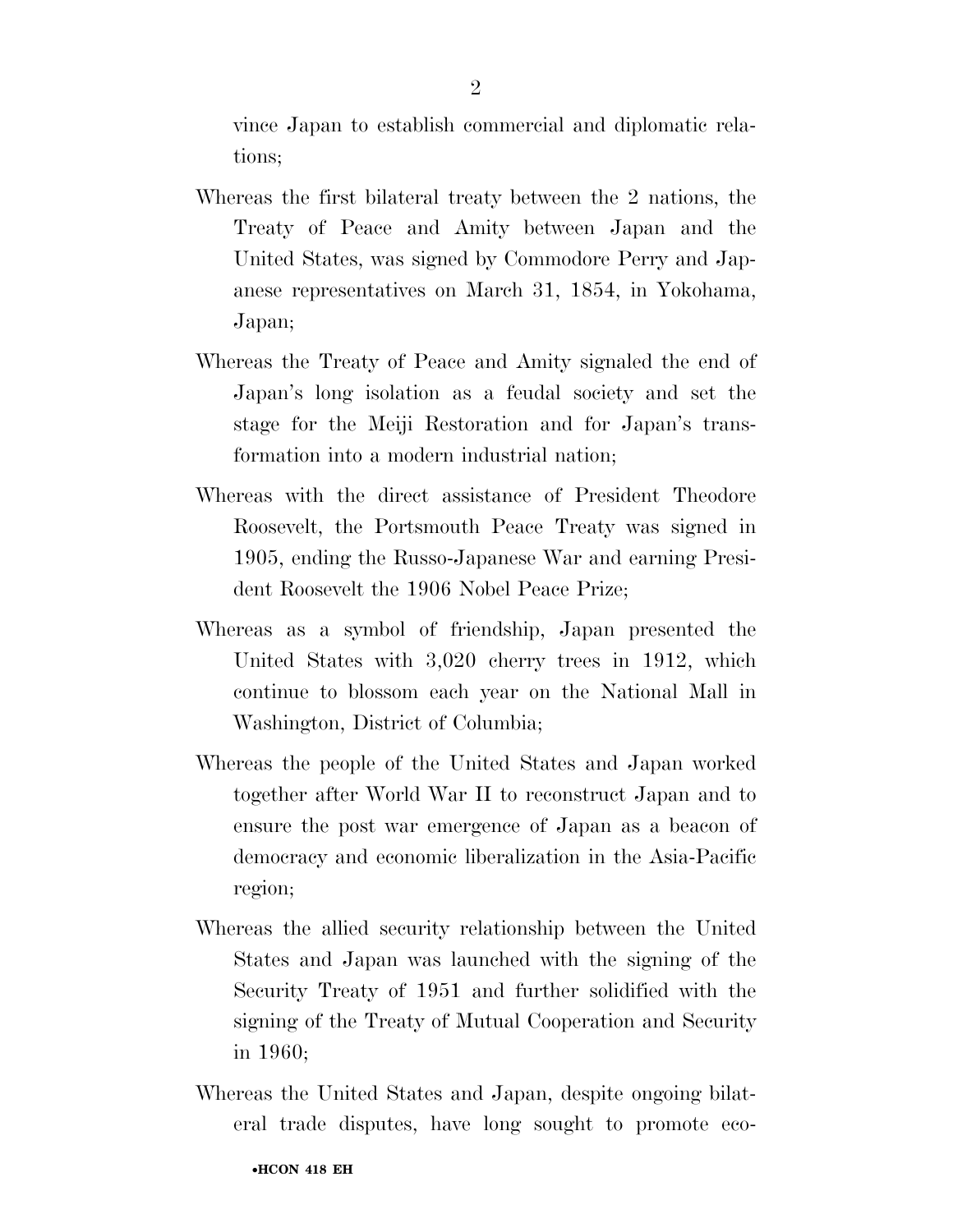nomic cooperation and an open global trading system, and both nations serve as important and powerful markets for each other with over \$170,000,000,000 in bilateral trade in 2003;

- Whereas the Government of Japan strongly condemned the terrorist attacks against the United States that occurred on September 11, 2001, provided logistical support to United States military operations against Al Qaeda and the Taliban in Afghanistan, and has been a leading donor for the relief and reconstruction of Afghanistan;
- Whereas the Government of Japan enacted special legislation to allow the deployment to Iraq of Japanese Self Defense Force personnel to carry out humanitarian aid and reconstruction activities, and committed to providing \$5,000,000,000 in assistance to Iraq;
- Whereas increased tourism and educational and business exchanges between the people of Japan and the United States have dramatically increased mutual appreciation of Japanese and American culture;
- Whereas Japanese-American relations are further cemented by the enormous contributions to American economic, political, and cultural life by nearly 1,000,000 Japanese-Americans;
- Whereas Japanese Prime Minister Junichiro Koizumi stated at the ceremony commemorating the 150th anniversary of the Japan-United States relationship that the bilateral friendship ''is as solid as it is because our countries share fundamental values like freedom, democracy, and free market economy . . . [w]e are a prime example to the world that people of different races and beliefs can share the same values and be true friends''; and